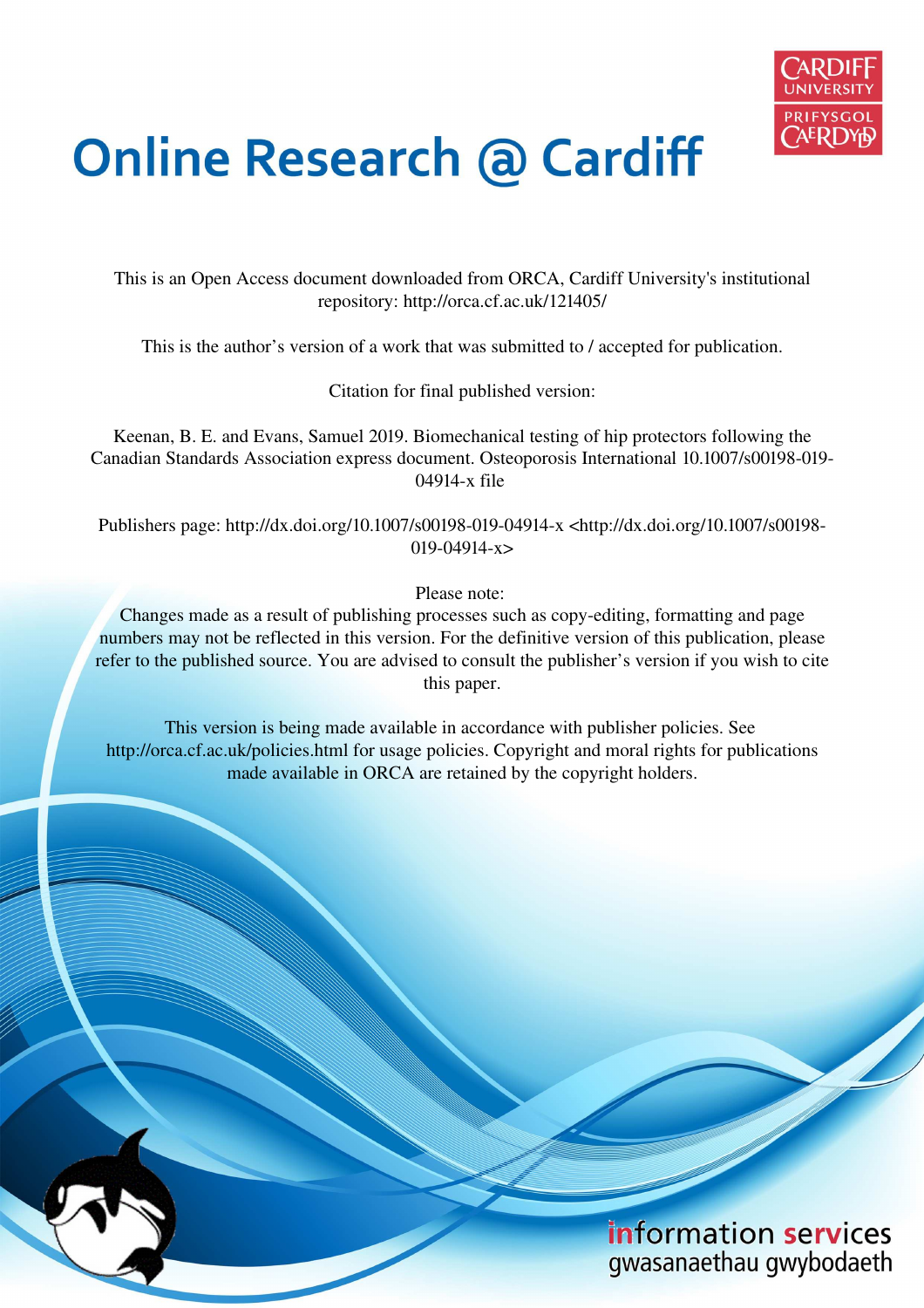# **Biomechanical testing of hip protectors following the Canadian Standards Association express document**

Bethany E Keenan,  $PhD<sup>1</sup>$  and Sam L Evans,  $PhD<sup>1</sup>$ 

<sup>1</sup> Cardiff School of Engineering, Queens Buildings, 14-17 The Parade, Cardiff, CF24 3AA, Wales, UK

#### **Corresponding Author:**

Dr Bethany E Keenan Cardiff School of Engineering Cardiff University 14-17 The Parade **Cardiff** CF24 3AA Wales, UK

Phone: +44 (0)2920 687650 Email: [keenanb@cardiff.ac.uk](mailto:keenanb@cardiff.ac.uk)  ORCID: 0000-0001-7787-2892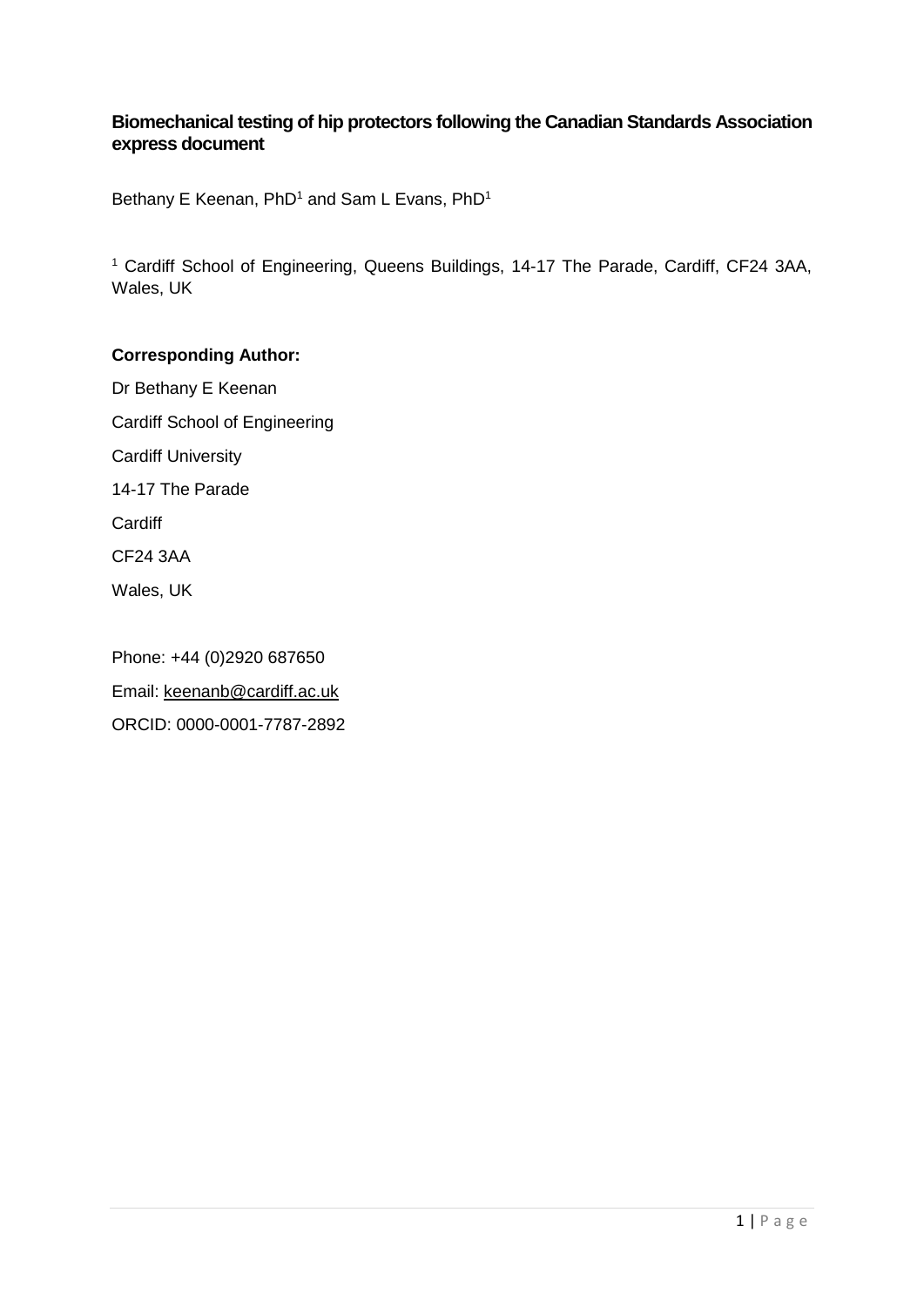#### **Abstract**

**Summary:** A variety of hip protectors are available, but it is not clear which is the most effective and there is no standard test to evaluate their performance. This is the first study that uses a standard mechanical test on hip protectors. Some protectors perform well but others are almost ineffective, providing little to no protection to the wearer during a fall.

**Introduction:** Each year, over 70,000 patients are admitted to hospital in the UK with hip fractures. There are a variety of commercial hip protectors currently available. However, it is not explicitly clear which is the most effective with regard to maximum force attenuation, whilst still being both comfortable for the user and providing reasonable force reduction if misplaced from the intended position. The numerous test methods reported in the literature have given conflicting results, making objective comparison difficult for users, researchers, and manufacturers alike. The Canadian Standards Association (CSA) has therefore published an express document (EXP-08-17) with a draft standard test method. This paper presents initial results for a range of hip protectors.

**Methods**: Eighteen commercially available hip protectors were tested according to EXP-08- 17. Each hip protector was impacted five times in correct anatomical alignment over the greater trochanter and once at 50 mm displacements in the anterior, posterior, and lateral directions.

**Results:** Considerable differences were identified between individual hip protectors in their ability to reduce impact forces on the femur (between 3% and 36% reduction in peak force). The performance was reduced when misplaced in many cases (maximum reduction only 20%).

**Conclusions:** This is the first study that uses a standard mechanical test on hip protectors. Previous studies have used a variety of methods, making it difficult to interpret results. We hope that these results using a standard test method will facilitate the effective comparison of results, as well as providing useful data for clinicians, users, and purchasers.

Keywords: Biomechanics. Elderly. Falls. Fall injuries. Hip fracture. Hip protectors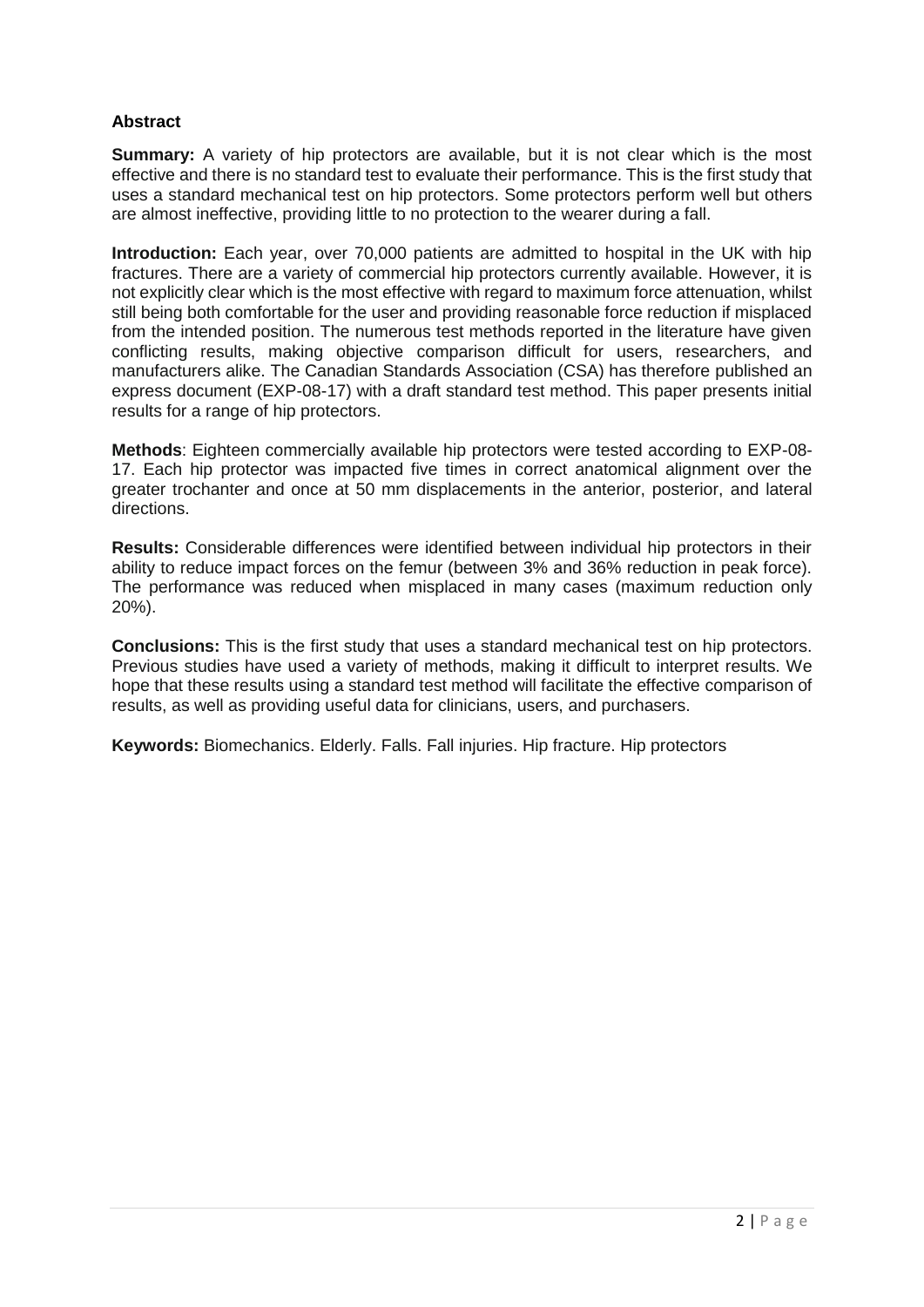#### **1. Introduction**

Each year, over 70,000 patients are admitted to hospital in the UK with hip fracture because of a fall [1]. The majority of hip fractures are caused by a sideways fall (from standing) with direct impact on the greater trochanter of the proximal femur [2-4]. Older adults, aged 65 years and over, are at high risk of falls and hip fractures due to osteoporosis, osteopenia or loss of co-ordination. In the UK alone, osteoporosis is reported to affect more than 2.5 million people, with 500,000 cases receiving hospital treatment for fragility fractures (fractures that occur from standing height or less) annually [5, 6].Worldwide, osteoporosis causes more than 8.9 million fractures annually, resulting in an osteoporotic fracture every 3 seconds [7]. Women are more susceptible to osteoporosis because bone loss becomes more rapid for several years after menopause, when sex hormone levels decrease. Nearly 75% of all hip fractures occur in women [8].

The annual health care cost for all UK hip fractures is estimated to be £2 billion [9]. The World Health Organisation has estimated that between 2015 and 2050, the number of people aged 60 years and older will increase from 900 million to 2 billion (worldwide). With an ever-aging population, demographic projections indicate that the UK annual incidence of hip fracture will rise to more than 100, 000 by 2033 [10-12]. There is therefore an increasing need to discover a preventative solution for hip fractures in order to improve patient quality of life and reduce health care costs.

One method for preventing hip fracture is a specially designed external hip protector that upon impact attenuates the peak force applied to the proximal femur. This is achieved by either forming a bridge over the trochanter to shunt the force of the fall to the surrounding soft tissues, which provide the necessary additional cushioning to reduce the impact force, or by adding a soft, compliant layer over the greater trochanter. There are thus two main types of hip protector designs that support these mechanisms: (1) hard, plastic shell-shaped protectors for force shunting, and (2) soft shell (foam) protectors which primarily reduce force and potentially provide better comfort to the wearer. Both types of protectors can be incorporated in to the pockets of custom-designed undergarments, and can be worn by anyone at risk of falling.

Existing evidence in the literature regarding the clinical efficacy of hip protectors is controversial. Cochrane reviews in 2006 and 2014 found little convincing evidence that hip protectors are effective [13, 14]. A major problem is limited user compliance, resulting in a large number of falls and subsequent hip fractures occurring without any hip protection. A further difficulty is that some protectors may be incorrectly designed and offer little protection even when properly used, and so there is a need for preclinical testing to assess their performance. Another issue is the effect of pad positioning when the hip protector is misplaced from the manufacturers intended position. A biomechanical study by Derler et al. found that the peak force at the femoral neck is increased by up to 23% when the pad is displaced by 30mm in the anterior direction [15]. Several other studies have reported significant differences between individual hip protectors in their effectiveness to reduce the impact force on the femur when displaced up to 50mm in the superior, posterior, inferior, and anterior directions [16, 17]. This further highlights the importance of a well-designed hip protector and well-fitting garments.

Previous biomechanical studies have reported a wide range of different values for peak femoral neck force attenuation between 3% and 89% [18-21] Testing is typically carried out using either a pendulum design system or drop impact tower, but the conditions under which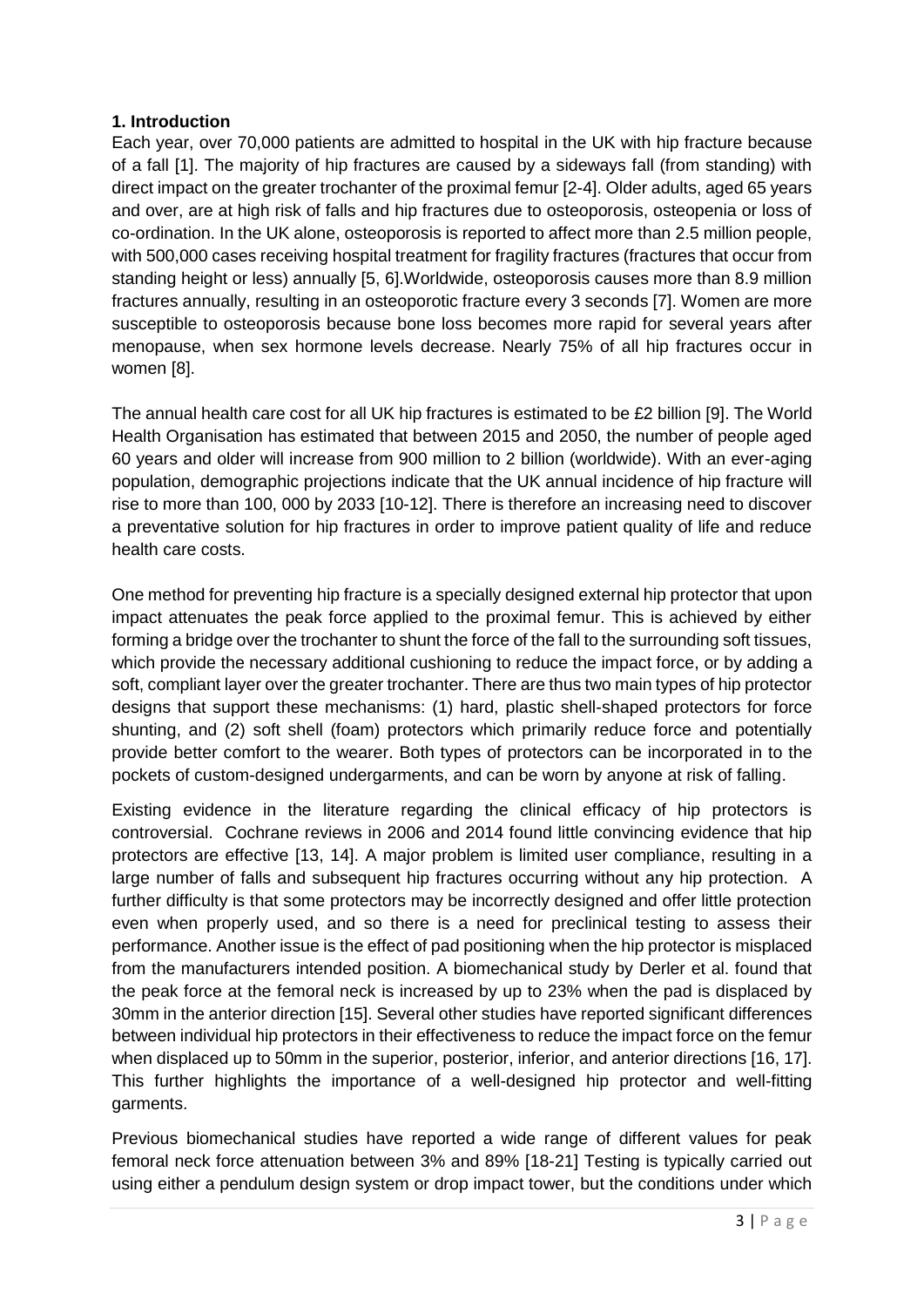the methods are conducted (e.g. effective mass, impact velocity, pelvic stiffness, geometry of the anatomical femur form etc) vary considerably between studies [15, 19, 22, 23]. Various techniques are also associated with the production of the anatomical femur form and soft tissue simulant including: silicone moulding, wrapping/layering foam, cutting/carving, and CNC machining [15, 19, 24-26].

Although there are a variety of commercially available hip protectors, it is not explicitly clear which is the most effective with regard to maximum force attenuation, whilst still being both comfortable for the user and providing reasonable force reduction if misplaced from the intended position. Until recently, no clear guidelines existed to ensure that manufacturers tested their products in the same manner. The numerous test methods reported in the literature have caused conflicting reports on the force attenuation provided by the hip protector, and as such have made objective comparison difficult for both researchers and manufacturers alike.

In 2007, the International Hip Protector Research Group (IHPRG) consolidated evidencebased recommendations that could be used for both mechanical testing of hip protectors and clinical trials [27, 28]. Since then, members of the group have regularly met via teleconference to further develop a consensus document about the biomechanical performance, selection, use, and care of a hip protector prior to being worn. In 2017, the Canadian Standards Association (CSA) published an Express Document, CSA EXP-08-17 Hip Protectors, as a first stage in standardising this test method [29].

This is the first study to test a variety of hip protectors using this test method. The aims of this study were: (a) to compare the force attenuation of all hip protectors tested, and (b) investigate the effect of pad positioning if misplaced from the intended position in accordance with the methods and values given in the document.

# **2. Test Method**

# **2.1 Test Rig**

Mechanical testing was performed according to the CSA EXP-08-17 Hip Protectors Documentation: where a mass of 28.0 kg is released vertically at a velocity of 3.2m/s onto the hip protector [29]. A drop-weight test rig was used to impact the femur form during a simulated fall (Figure 1). A load cell and oscilloscope were used to measure the peak force at the proximal femur. The temperature was recorded as  $19.0 \pm 0.5$  °C throughout the test period.

# 2.1.1 Drop weight assembly

Tests were performed using an Instron Dynatup 9250-HV (Instron, High Wycombe, UK) dropweight rig. The total mass of the drop weight assembly was 28.05 kg, where the heavy crosshead weighed 16.03 kg, the spring assembly 3.14 kg and a series of weights which slotted in to the cross head assembly 8.88 kg. A spring with a stiffness of 40 kN/m is attached between the drop weight and the impact plate, which simulates the compliance of the human body. Based on extensive tests by Robinovitch et al [27, 30] the distributed mass and compliance of the body is simulated by a smaller effective mass and a spring, which were shown to produce an equivalent impact response.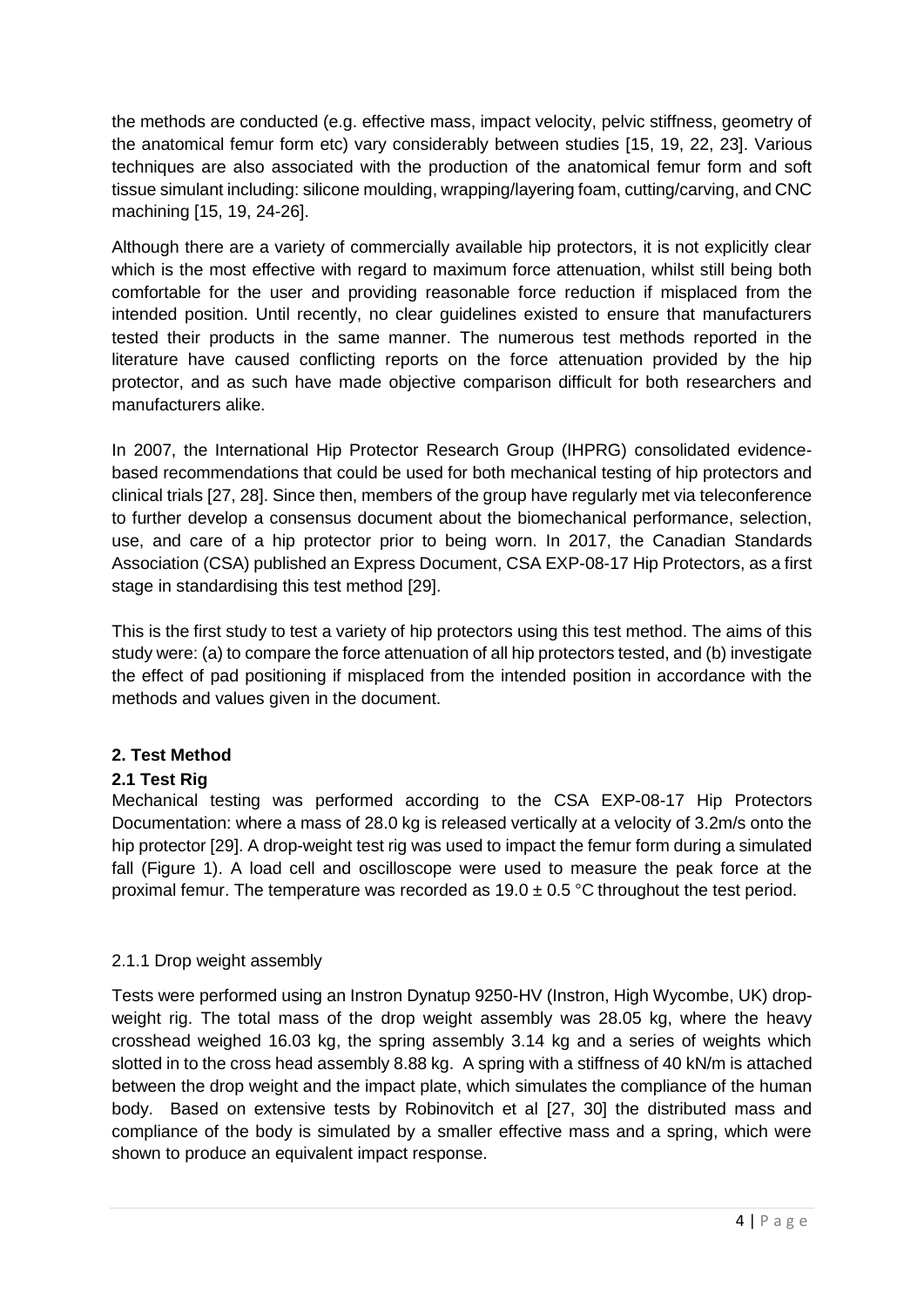

**Figure 1.** Schematic of the Instron Dynatup 9250-HV and the experimental setup for measuring the peak compressive force applied to the proximal femur during a simulated sideways fall from standing height (CSA EXP-08-17).

# 2.1.2 Impact plate

A rigid impact plate measuring 230 x 180 x 70 mm was made from carbon fibre. Notches were made on either side of the plate to account for the internal metal guide bars of the drop tower. Carbon fibre was chosen as a suitable material as it is strong (so can withstand repeated impacts) and light (which is necessary to minimize the unsprung mass which causes additional high frequency peaks in the impact response). The impact plate was regularly inspected for visual signs of damage. The impact plate remained the same for the duration of the testing period.

# 2.1.3 Anatomical femur form

The femur form was constructed from aluminium, so to resist repeated impacts. The length of the proximal femur was 250 mm, with a width of 30.0 mm and radius of 15.0 mm. The femur form was made by the mechanical workshop at Cardiff University. The piezoelectric load cell was screwed to the femur form and the base plate, which in turn is rigidly bolted to the base of the machine. For stability, the distal end of the femur is supported by a roller, which acts as a hinge (Figure 1). Since the load cell is directly in the load path through the trochanter it carries the load and there is a minimal force through the distal hinge, which is mainly to prevent accidental damage to the load cell.

The silicone was cast in a custom-made mould created from polyurethane tooling board glued together by low density epoxy paste Trelleborg EP579 (Figure 2b). A sheet of polytetrafluoroethylene (PTFE) was used to cover the inside of the mould to ensure the silicone surface was smooth. An additional femur form was made for the mould, with two bars screwed on either end (Figure 2a). This held the femur in the correct place whilst the silicone was curing. The condensation cure silicone was then placed in the oven at 40 °C and left for three days to fully cure (Figure 2c). The silicone soft tissue simulant covering the aluminium femur form was made using 80% RTV C204 silicone rubber, 5% by mass of 81b catalyst and 10% silicone oil.

The surface dimension of the silicone was 200 mm in the anterior-posterior direction, with a radius of curvature of 115 mm. The length of the soft tissue covering in the superior-inferior direction was 300 mm, with the greater trochanter located at the centre point. The height of the soft tissue layer directly above the apex of the greater trochanter was 22 mm. Stiffness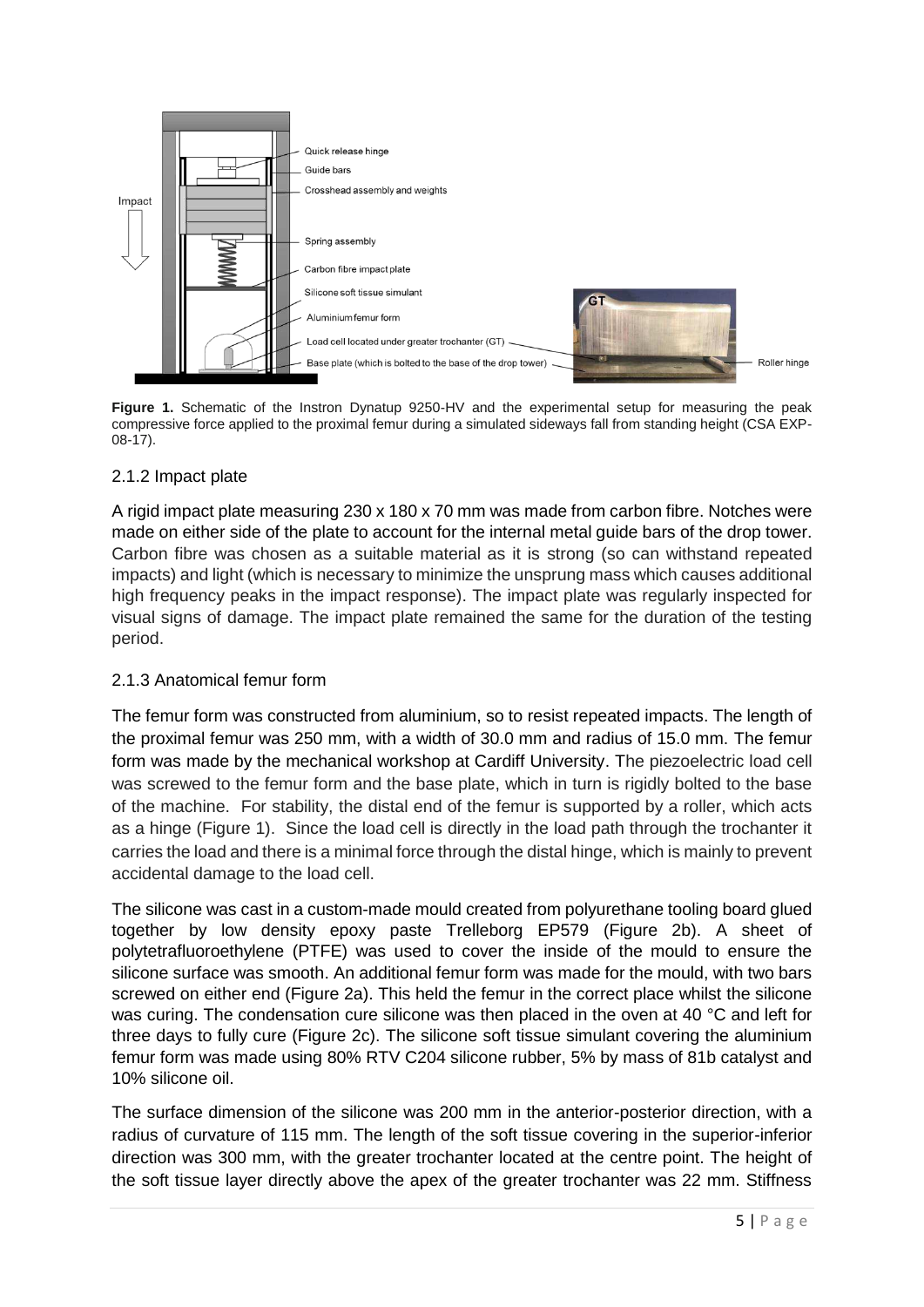calibration tests were carried out on the silicone soft tissue simulant to ensure the femur form lay within the measured stiffness values of older women [21].

#### 2.1.4 Calibration of the soft tissue covering

A Zwick Roell materials testing machine was used to indent the soft tissue simulant quasistatically under compression with a 3.8 cm diameter cylindrical probe. The soft tissue simulant was tested over the femur form (to simulate how it would be during testing), and a loading rate of 100N/s was applied. A notch was cut in the side of the silicone to accommodate the left hand side bar of the drop tower (Figure 2e). This also ensured the soft tissue simulant lay flat whilst under impact.



Femur form screwed on to base of Instron. Load cell directly under greater trochanter

Soft tissue simulant covering femur form

Hip protector positioned over soft tissue simulant ready for impact

**Figure 2.** Two-part assembly casting mould for silicone soft tissue simulant with resultant cured silicone (a–c). Setup of femur form screwed on to base of drop tower with soft tissue silicone and hip protector (d–f).

#### 2.1.5 Force measurement instrumentation

A piezoelectric load cell, type 9712B5000, 5000 Ibf (approximately 22.24 kN) maximum load by Kistler was located directly below the midpoint of the greater trochanter to support the femur form (Figure 2d). The load cell was connected to an Agilent technologies DSO1072B oscilloscope, 70mHz, 2 analog channels. The load cell was powered by a linear analogue, Farnell E30/1 bench power supply and set to 24V throughout the testing period.

# **2.2 Baseline Force Measurements (Dynamic Calibration)**

Three initial baseline force measurements were conducted and recorded prior to impacting the hip shields. The drop weight assembly was dropped from a vertical height of 0.5 m onto the femur form (without a hip protector sample) to assess the peak force (Figure 2e). The accepted range for the observed peak force is 2500 and 3000 N (section A.4.1 of the CSA document). A further three baseline force measurements were taken throughout the testing procedure to ensure the baseline remained unchanged. This process was followed for both Test I and Test II, i.e six baseline force measurements were conducted per test.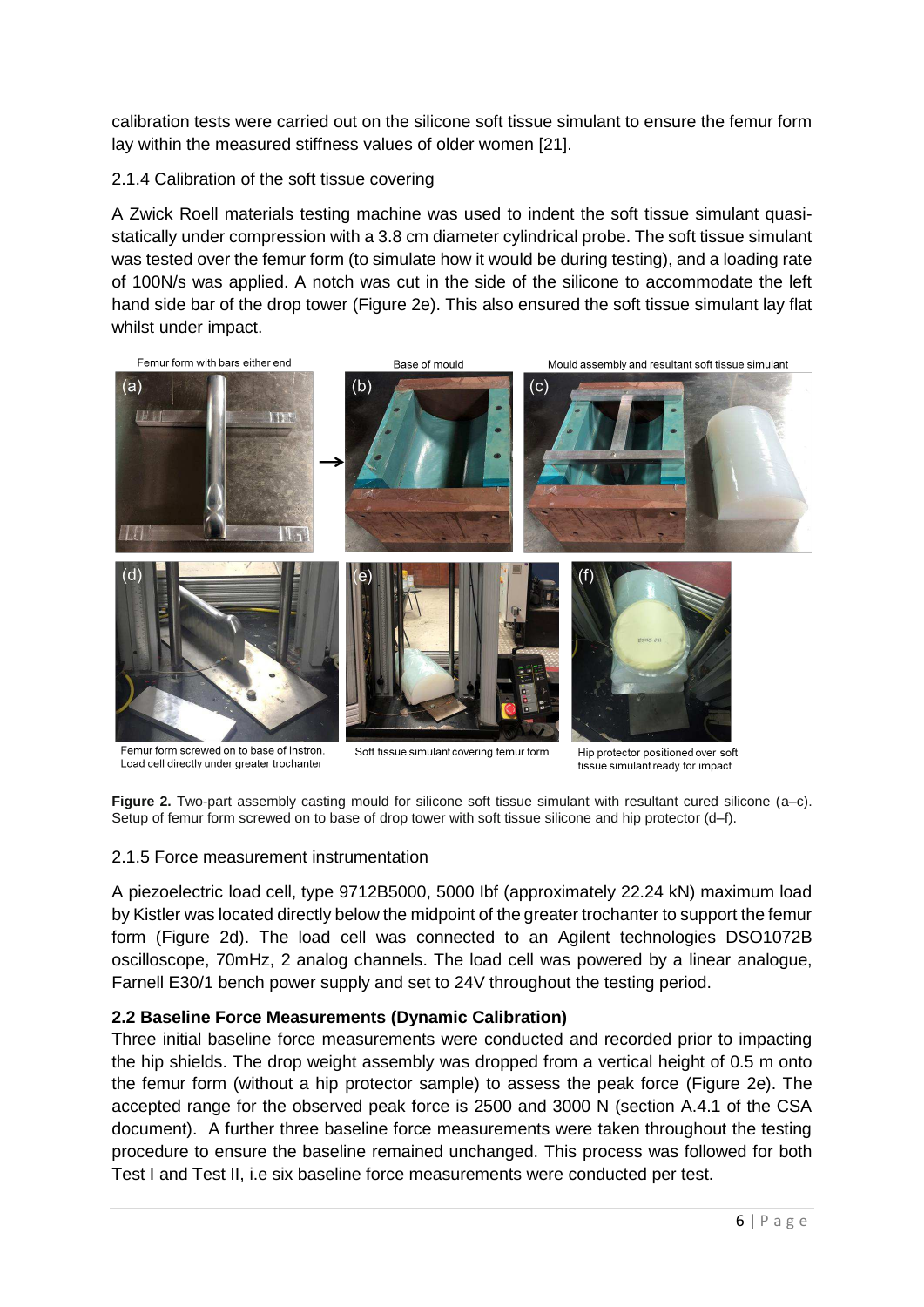#### **2.3 Hip Protector Samples**

Eighteen different types of hip protectors were mechanically tested in this study (Figure 3). Delloch provided all hip protectors currently sold in Australasia. Four of the eighteen hip protectors were bought direct from the manufacturer's website or from the UK online store, Amazon. Only one sample was tested per hip protector brand. Each hip protector was impacted five times in the centre position and once in the anterior, posterior and lateral positions. The hip protectors tested were:

- **1 x Delloch Flexi** shield removable soft memory foam shield
- **1 x Delloch Active** removable closed cell foam shield
- **1 x Delloch Maxi ¾"** shield removable soft memory foam shield
- **1 x Delloch Closed Pocket ½"** soft memory foam shield sewn into garment Male, XS\*
- **1 x Delloch Slimline Closed Pocket** closed cell foam shield sewn into garment Male, XL\*
- **1 x Impactwear Active** soft foam shield sewn onto the outside of the underwear, M\*
- **1 x Cubro Comfort Softech** removable closed cell foam shield (formerly Lyds), M
- **1 x Hip Saver Classic** removable memory foam shield, M
- **1 x Safehip Air X** removable foam shield, M
- **1 x Pelican Super Soft** removable closed cell foam shield
- **1 x Hornsby Comfy Hips** removable foam shield
- **1 x Bort**  removable closed cell foam shield
- **1 x Suprima** removable closed cell foam shield
- **1 x Hipshield** (Amazon UK) Female, M
- **1 x Hips** (Amazon UK) soft foam and flexible plastic Male, S
- **1 x Fall-safe replacement hip protector** (direct from website) One size fits all
- **1 x Delloch Plus** shield, removable hard shield (Test II only)
- **1 x Pelican Green** removable open cell foam shield (Test II only)

\*Note: For the hip shields supplied as part of a garment, the fabric was cut along the folded edges to separate the left and right side protectors as stated in section A.3.1c of the EXP08 document. Only the right side protector was tested in this instance.



**Figure 3.** Photograph showing top view of the 18 hip protectors tested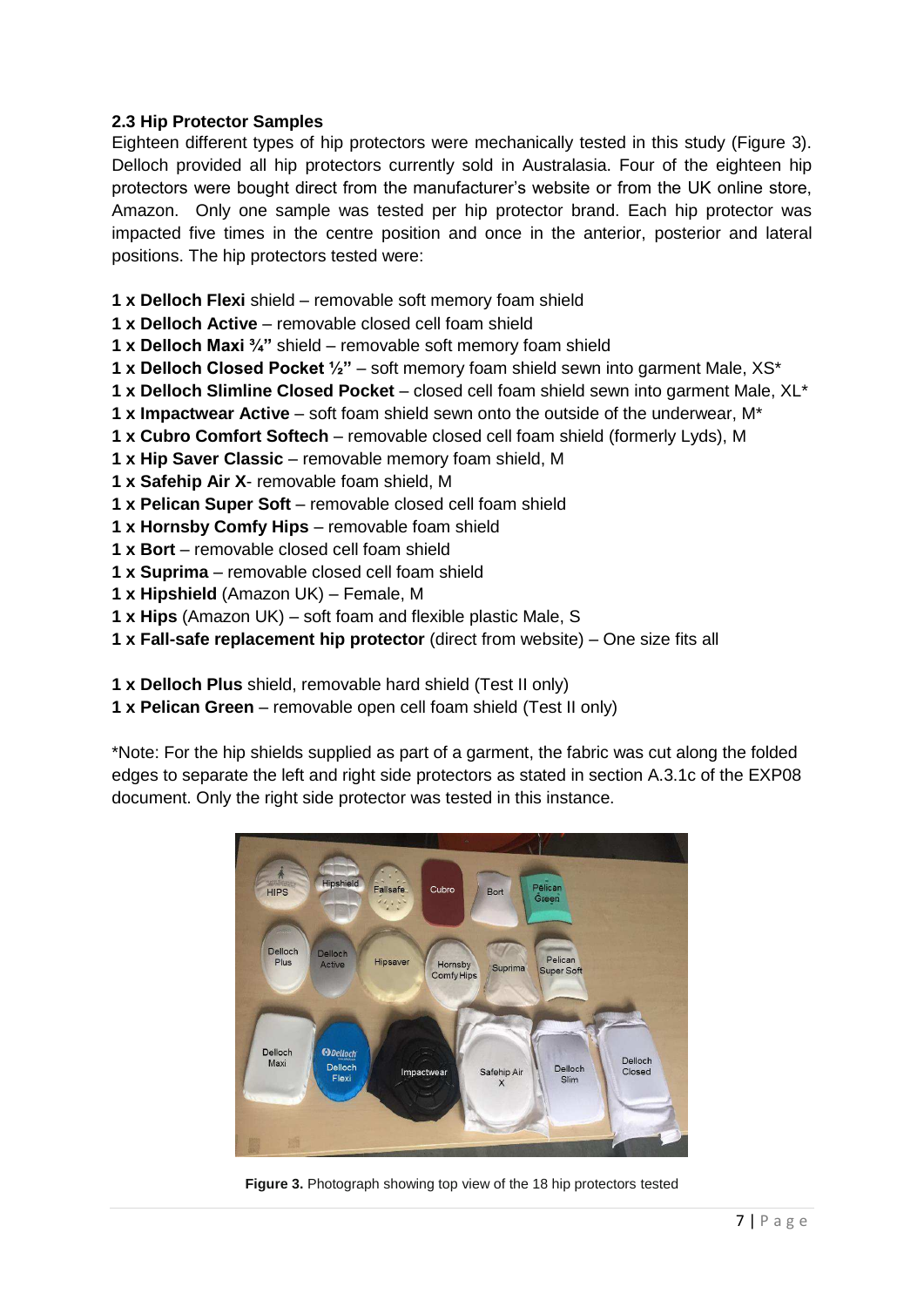#### **2.4 Preparation and Positioning of Samples**

All hip protectors were inspected for any manufacturing defects prior to testing. Each hip protector sample was then ink-marked on the outer surface to indicate the position of the greater trochanter (when the hip protector is worn in accordance with the manufacturer's instructions). In cases where the desired position of the greater trochanter was not specified by the manufacturer, the geometrical centre of the impact protector was positioned over the greater trochanter. Double sided tape was used to secure each hip shield over the silicone soft tissue simulant covering the aluminium femur form (Figure 2f). The hip protector was positioned directly over the centre point of the greater trochanter. Samples were also tested for ''out of position'' alignment at 50mm displacements in the anterior, posterior and lateral positions, to assess the efficacy of the hip shield if misplaced from the manufacturer's intended position.

#### **2.5 Mechanical Testing**

The drop weight assembly was vertically released from a height of 0.5 m to ensure an impact velocity of 3.2m/s was achieved. The force during impact was displayed on the oscilloscope and recorded as a CSV file which could later be processed in Matlab (Mathworks, R2018). The sample was then removed and inspected for visible signs of external damage before repeated tests were performed. Each hip protector was tested five times in the centre position and once in each of the misplaced positions. Two sets of tests were conducted in this study. The first test (Test I) measured the maximum peak force and percentage reduction in the centre position only i.e. the hip protector was positioned directly over the greater trochanter. The second set of tests (Test II) included the maximum peak force and percentage reduction in the centre, anterior, inferior and lateral positions. Two additional hip protectors, Delloch Plus and Pelican Green, were added to the second round of tests. Noting, with the exception of Delloch Plus and Pelican Green, the same hip protectors were used for Test I and Test II.

All testing was performed by the same observer (Dr Bethany Keenan). Each hip protector was tested once to ensure a minimum of two minutes elapsed before repeated impacts were conducted. Positions were changed systematically. i.e. all hip protectors were tested 5x in the centre position, then once in the anterior position, once in the posterior position followed by once in the lateral positions (right then left side).

#### **2.6 Data Analysis**

All tests were recorded with a sampling frequency of 10 kHz. A low pass fourth-order Butterworth filter with a cut-off frequency of 37 Hz was applied to the data (during postprocessing) to produce a smooth force-time curve. The maximum value of force on this processed data (in N) is used as the measure of the peak force. An example of the force-time graphs produced in Matlab are shown in Figure 4, where the solid blue line represents the raw data and the orange line is the filtered data.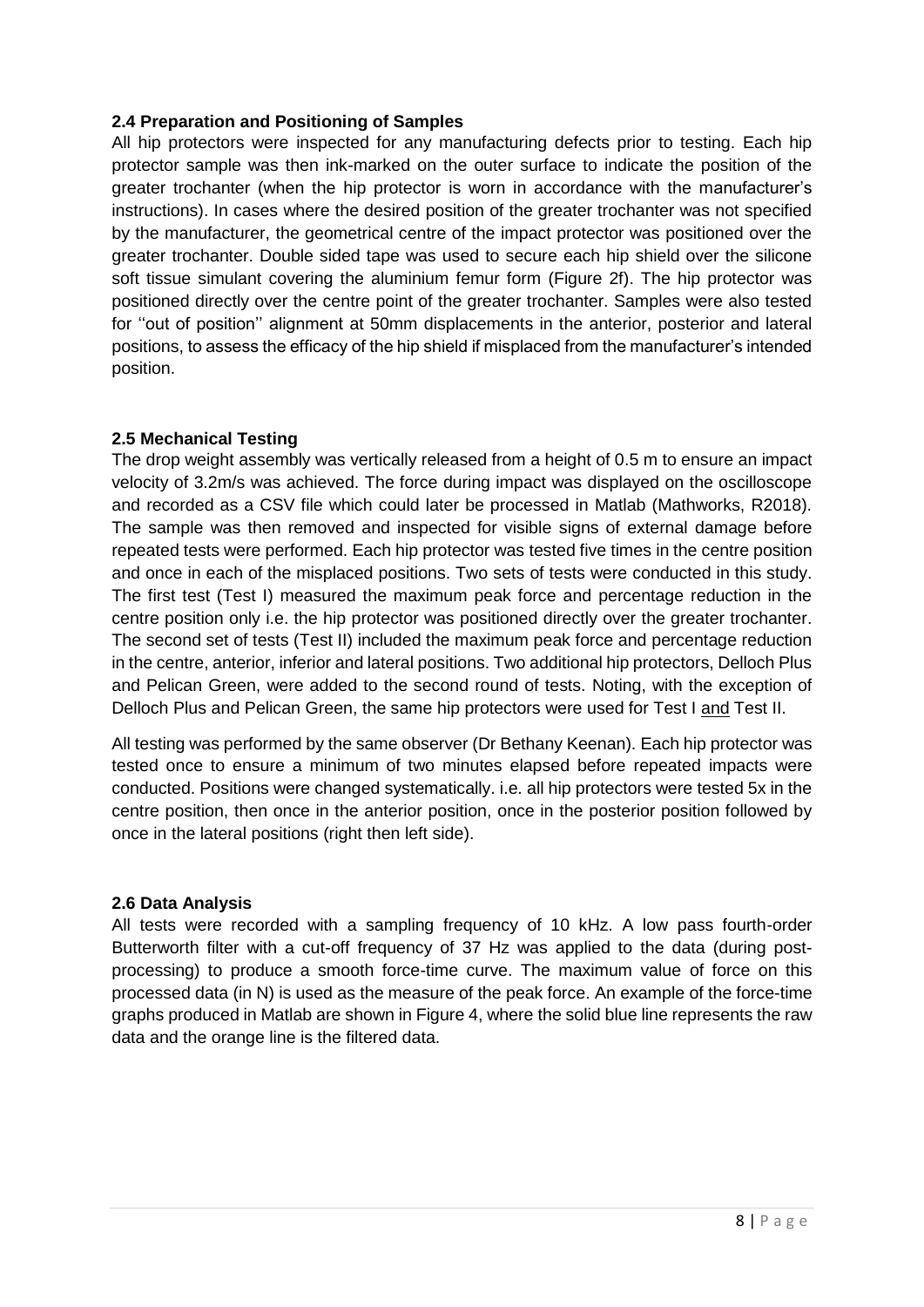

**Figure 4.** Examples of force-time graphs produced in Matlab. Where raw data is shown in blue and filtered data using a low-pass fourth-order Butterworth filter is shown in orange.

# **3. Results**

Considerable differences were identified between individual hip protectors in their ability to reduce impact forces on the femur. A peak force reduction of up to 36% can be achieved if a hip protector is worn in the intended position whilst falling. The mean maximum peak force attenuation and standard deviation in the centre position was 13.59 (SD 7.96) % in Test I compared to 16.91 (SD 6.78) % in Test II.

For the additional out of position measurements in Test II, the mean maximum peak force and standard deviation was 10.89 (5.93) %. The percentage in peak force reduction in the centre position ranged from 6% to 28% for Test I increasing from 3% to 36% for Test II (Table 1). The average thickness of the hip protectors was 15.5 mm (range 6mm – 25mm).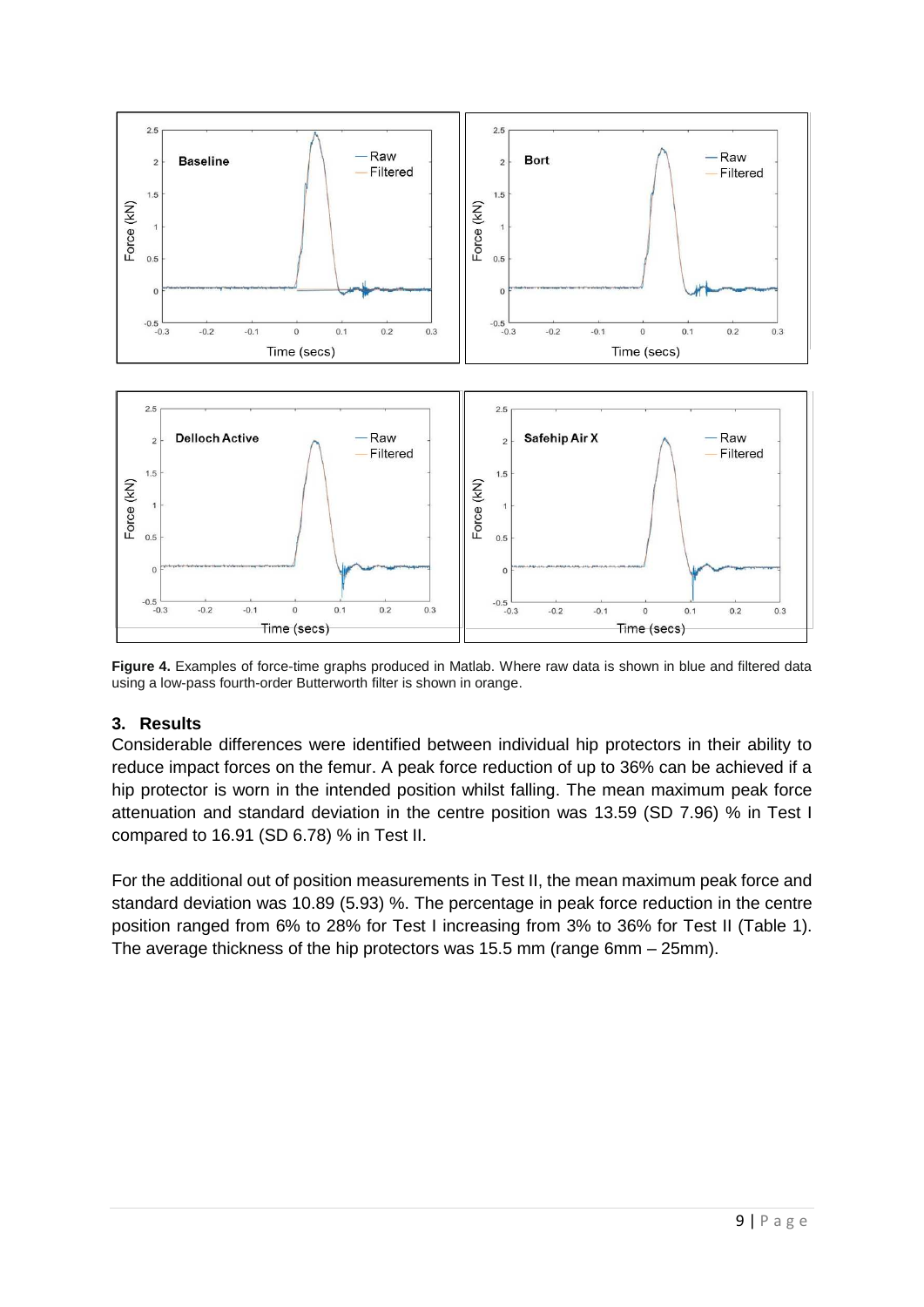**Table 1.** Shell type, pad thickness and mean attenuation in peak force (standard deviation) for Test I and Test II, where each hip protector was tested five times in the centre position over the greater trochanter.

| Sample #                 | <b>Shell</b><br>type     | <b>Pad thickness</b><br>(mm) | <b>Mean attenuation in</b><br>peak force Test II<br>with standard<br>deviation (%) | <b>Mean attenuation in</b><br>peak force Test I with<br>standard deviation<br>$(\%)$ | Overall<br>rank |
|--------------------------|--------------------------|------------------------------|------------------------------------------------------------------------------------|--------------------------------------------------------------------------------------|-----------------|
| <b>Baseline</b>          |                          | 0.0                          | 0.00                                                                               | 0.00                                                                                 |                 |
| Suprima                  | soft                     | 14.5                         | 2.63 (SD 1.47)                                                                     | 5.86 (SD 2.47)                                                                       | 18              |
| <b>Bort</b>              | soft                     | 12.0                         | 3.46 (SD 0.65)                                                                     | 6.58 (SD 3.14)                                                                       | 17              |
| <b>Impactwear Active</b> | soft                     | 15.0                         | 4.86 (SD 0.54)                                                                     | 10.10 (SD 2.86)                                                                      | 16              |
| Fallsafe                 | soft                     | 13.0                         | 7.15 (SD 0.91)                                                                     | 11.96 (SD 3.58)                                                                      | 15              |
| Hornsby Comfy Hips       | soft                     | 18.0                         | 8.62 (SD 1.33)                                                                     | 18.13 (SD 2.03)                                                                      | 14              |
| Cubro Softech            | soft                     | 6.0                          | 9.27 (SD 0.66)                                                                     | 14.62 (SD 0.42)                                                                      | 13              |
| Delloch Slimline         | soft                     | 10.0                         | 10.16 (SD 0.31)                                                                    | 14.66 (SD 4.38)                                                                      | 12              |
| Hipshield                | soft                     | 14.5                         | 10.85 (SD 1.01)                                                                    | 16.70 (SD 3.96)                                                                      | 11              |
| Pelican Green            | soft                     | 19.0                         | 10.93 (SD 2.58)                                                                    |                                                                                      | 10              |
| Pelican Super soft       | soft                     | 25.0                         | 12.30 (SD 1.34)                                                                    | 12.63 (SD 3.13)                                                                      | 9               |
| Safehip Air X            | soft                     | 18.0                         | 14.18 (SD 3.55)                                                                    | 19.48 (SD 2.53)                                                                      | 8               |
| <b>Delloch Active</b>    | hard                     | 18.0                         | 15.95 (SD 0.78)                                                                    | 21.41 (SD 2.82)                                                                      | $\overline{7}$  |
| <b>Delloch Closed</b>    | soft                     | 14.0                         | 17.78 (SD 0.92)                                                                    | 23.34 (SD 3.31)                                                                      | 6               |
| Hipsaver                 | soft                     | 17.0                         | 18.07 (SD 0.60)                                                                    | 20.26 (SD 3.14)                                                                      | 5               |
| <b>Hips</b>              | hard                     | 16.0                         | 18.12 (SD 1.53)                                                                    | 22.66 (SD 3.73)                                                                      | $\overline{4}$  |
| Delloch Flexi            | soft                     | 20.0                         | 19.33 (SD 1.62)                                                                    | 23.92 (SD 3.11)                                                                      | 3               |
| Delloch Maxi             | soft                     | 20.0                         | 23.47 (SD 0.58)                                                                    | 27.63 (SD 2.64)                                                                      | $\overline{2}$  |
| <b>Delloch Plus</b>      | hard                     | 9.0                          | 36.20 (SD 0.95)                                                                    |                                                                                      | $\mathbf{1}$    |
| Overall average (SD)     | $\overline{\phantom{0}}$ | 15.5                         | 16.91 (SD 6.78)                                                                    | 13.59 (SD 7.96)                                                                      |                 |

When the pad was misplaced at 50mm displacements in the anterior, posterior and lateral positions, the effectiveness of the hip protector reduced by up to 17%. The results for the average attenuation in peak force reduction when the hip protector is misplaced from its intended position are shown in Figure 5. Twelve out of the eighteen hip protectors attenuate the force by 10% in the centre position, but only two out of the eighteen protectors attenuate the force by 20%. Thirteen out of the eighteen hip protectors performed the worst when the pad was displaced 50mm in the anterior position.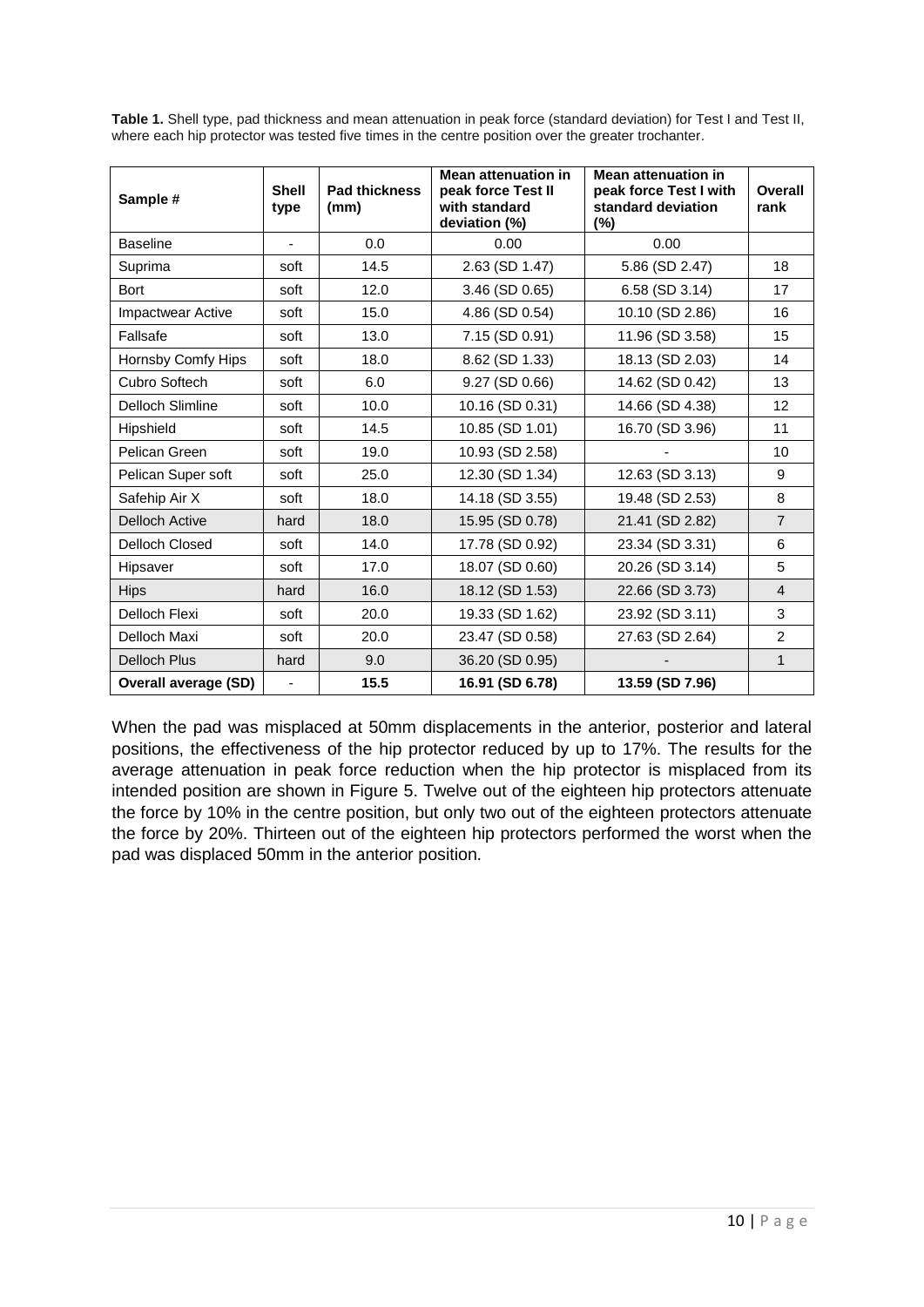

**Figure 5.** Photograph showing each hip protector (above) with corresponding peak force attenuation results for the anterior, centre, posterior and lateral positions.

# **4. Discussion**

The aims of this study were a) to compare the force attenuation of all hip protectors tested, and (b) investigate the effect of pad positioning if misplaced from the intended position in accordance with the methods and values given in the CSA EXP-08-17 document.

This study has shown that the range in force attenuation among all hip protectors varies considerably in the manufacturer's intended position. Some protectors perform well but others are almost ineffective, providing little to no protection to the wearer during a fall. These hip protectors should be avoided. The position of the hip protector influenced the forces applied to the femur and consequently was seen to significantly impair the efficacy of all hip protectors.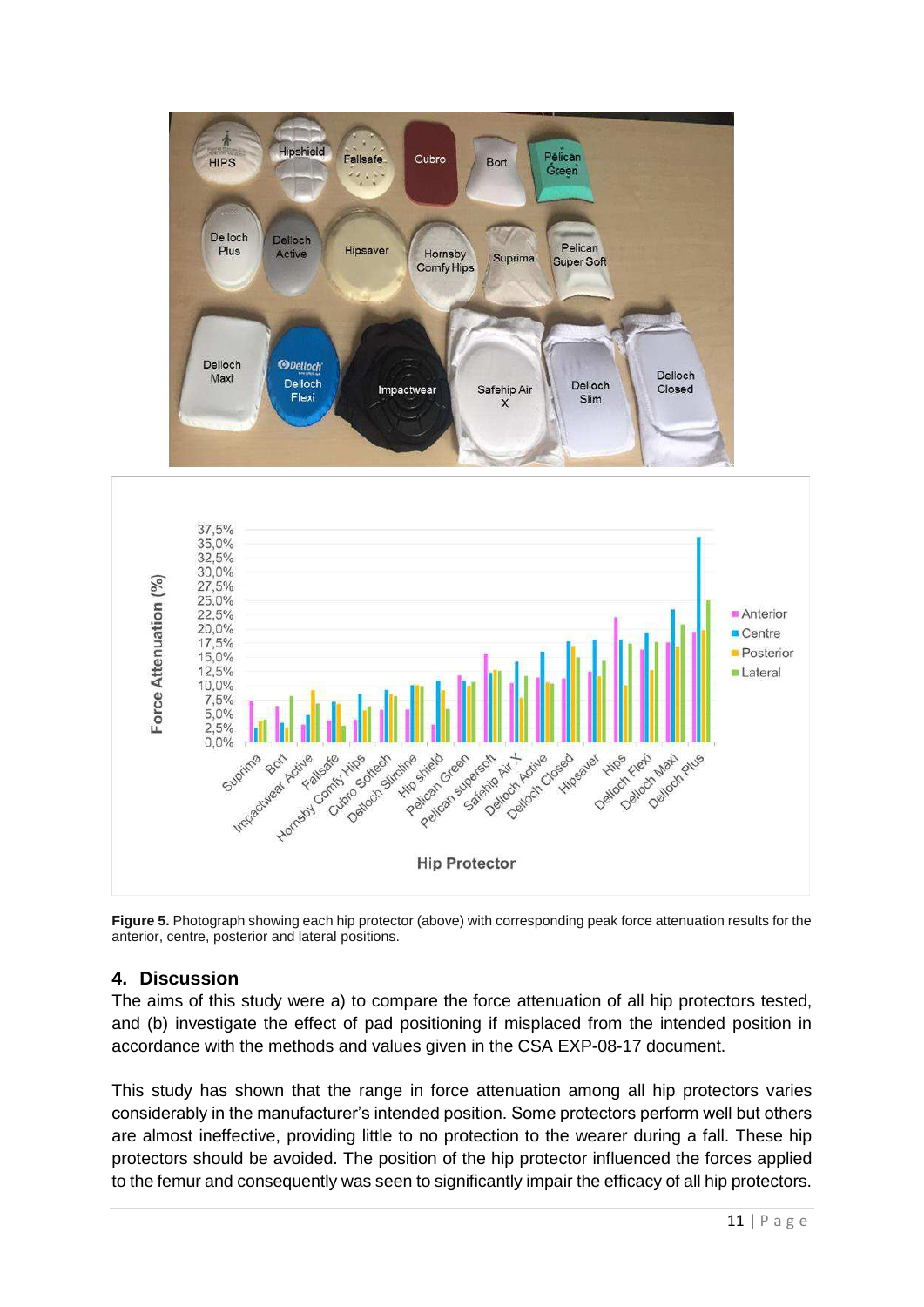Both the hard and soft shell types performed well and badly, therefore, it is not possible or appropriate to draw general conclusions about which is best.

Whilst there is currently no 'threshold' for force attenuation, it is interesting to note that the Hips, Delloch Flexi, Delloch Maxi and Delloch Plus consistently provide a force reduction of ≥15% in both intended and misplaced positions. Looking at the characteristics of each of these products it is clear to see that the shape, surface area and thickness potentially play an important role in attenuating this force. Both the soft-shell Delloch Maxi and Delloch Flexi protectors have a thickness of 20mm, but the Maxi has a larger surface area and is rectangular in shape, perhaps accounting for the 4% attenuation difference between the two products. Surprisingly, when we look at the two hard-shell protectors, the Delloch Plus oval sized protector is 7mm thinner than the Hips round shaper protector (16mm), yet the difference in attenuating the force is significantly higher, 36% to 18% respectively.

Whilst it is difficult to determine whether a trend exists between force attenuation and the thickness of the hip protector, it is important for manufacturers to consider the design parameters of the hip protector. A pad too thick or too hard is going to be uncomfortable for the user and may not be worn, yet a pad that is too thin may not provide sufficient protection. We found no significant correlation between thickness and impact force reduction (Pearson's correlation coefficient,  $r = 0.27$  for Test I and  $r = 0.05$  for Test II). There is a practical minimum thickness that is needed because some distance is required for the body to decelerate as the pad is compressed, in our tests no soft protector less than 13mm thick achieved more than 14.66% force reduction. One hard shell design achieved a high force reduction (Delloch Plus, 36.2%) although it was only 9mm thick, but this is because it stands away from the body at the trochanter and so its effective thickness is much greater, and the hard material may cause other comfort issues. Our sample of eighteen hip protectors reflects the range of hip protectors commercially sold in Australasia and Europe in 2018. With more manufacturers focusing on soft-shell hip protectors, we were only able to source three hard-shell protectors for this study. This is reflective of the current market where the hard-shell type protectors have slowly been phased out and replaced by soft-shell protectors for increased comfort and user compliance.

Whether the hip protector is to be replaced by a new device after a single impact or reused. depends on the manufacturer. However, even when the manufacturer specifies that the device should be replaced, this may not always happen in practice, and so performance under repeated impacts is of interest. In this present study, we wanted to assess the efficacy of the protector with repeated impacts to see how (or if) the protector was impaired in any way. In fact, when the protectors were tested repeatedly, no degradation in their performance was observed, even following repeated impacts in the same position. In some cases, there were some minor marks and cosmetic damage but this did not appear to impair their performance.

The wide range in biomechanical performance observed in this study is in keeping with existing literature. Laing et al, reported a force attenuation range from 2.5% to 40% with an impact velocity of 3 m/s [20]. This compares favourably with our study of 3% to 36% at an impact velocity of 3.2 m/s. Our results for the Hipsaver protector (a commonly sold and tested hip protector) also compared favourably with two studies by Laing et al, whereby our study reports 20.26% (Test I) and 18.07% (Test II) compared to 20.9% and 23.5% by Laing et al [20, 21]. Other studies which tested the Hipsaver protector, for example, Choi et al., 2010 and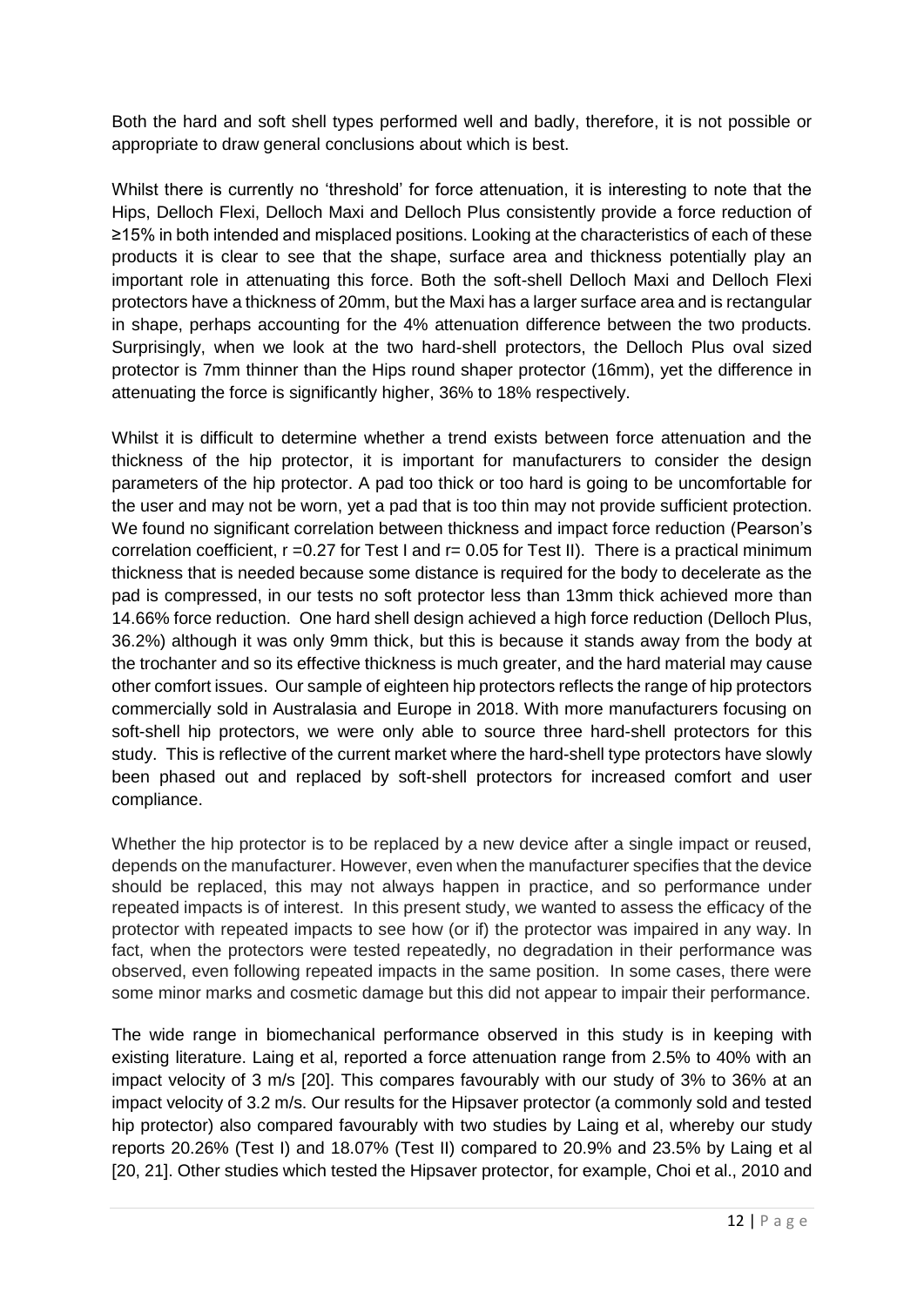van Schoor et al., 2006 report much greater force attenuation of 45% and 45.6 – 57.8% [17- 19]. The impact velocity used in these studies were lower at 1.98 m/s and 1.25 m/s respectively. Furthermore, van Schoor et al., simulates a severe fall which causes larger peak force. This further highlights the importance of comparing hip protectors which use the same test design parameters.

It is interesting to note the overall ranking of common hip protectors tested in both the present study and by Laing et al. The hip protectors ranked similarly between the two studies, indicating that some protectors perform consistently well and others are consistently poor at attenuating the peak force. The Hipsaver protector ranked 5th for this study and 7th by Laing et al., Bort 17th and 23rd, Safehip Air X 8th and 5th, Pelican super soft 9th and 4th, Hornsby Comfy Hips 14th and 18th, Hipshield 11th and 20th respectively [20].

It is an acknowledged limitation of this test method that the results can vary slightly on repeated testing. In this study we found moderately consistent results within a single testing session (standard deviation <4.5%), but larger differences when the same set of protectors were retested on a subsequent occasion. The peak forces were not significantly different ( $p = < 0.01$ ) between the two sets of tests. This gives some confidence in the repeatability of the method but further work is still needed to evaluate repeatability and reliability in a multi-centre study.

Since there are a large number of products with similar performance these variations can lead to minor changes in the ranking. However, it is clear that there is a group including Bort and Suprima that perform consistently badly in both correct alignment and out of position. The Delloch products were consistently among the best of all the protectors that were tested. Moving the protectors out of position led to significant reductions in performance in many cases, but all of them still offered protection regardless of the exact position. This is important since it is difficult or impossible to position a protector very accurately when it is worn by a user. The position depends on a body shape, garment design and fit, and user knowledge and lifestyle.

The peak force measured during the unpadded condition (a mean of 2.31 kN for Test I and 2.41 kN for Test II) is lower than the 2.5 – 3.0 kN range included in the CSA document. This could be due to the thickness and material of our soft tissue simulant.

The method presented in the Express Document has been based on extensive research, notably by Robinovitch et al [27, 30] including a series of tests on human subjects, and the impact velocity, mass and spring stiffness are based on these tests in order to accurately simulate a real fall. This is in contrast to other tests such as the EN1621 motorcycle hip protector test [31] which uses an unrealistic mass and stiffness, resulting in very high impact forces that exceed the strength of the femur by an order of magnitude even when using a protector. There is a danger that such unrealistic tests may influence the design of protectors, which may be optimised to perform well in the test at the expense of performance in a real fall. This is particularly important with the increased number of older adults gaining a motorcycle licence (50% of adults over 50 with licenses are women [32]). With the known prevalence of osteoporosis amongst older women, we should not rule out the need for a hip protector which caters for those living a more active lifestyle.

We acknowledge that a hip protector tested to be biomechanically effective in a laboratory setting does not necessarily mean that it would be clinically effective. However, given the time and cost involved in conducting a large clinical trial in a hospital or care setting, we would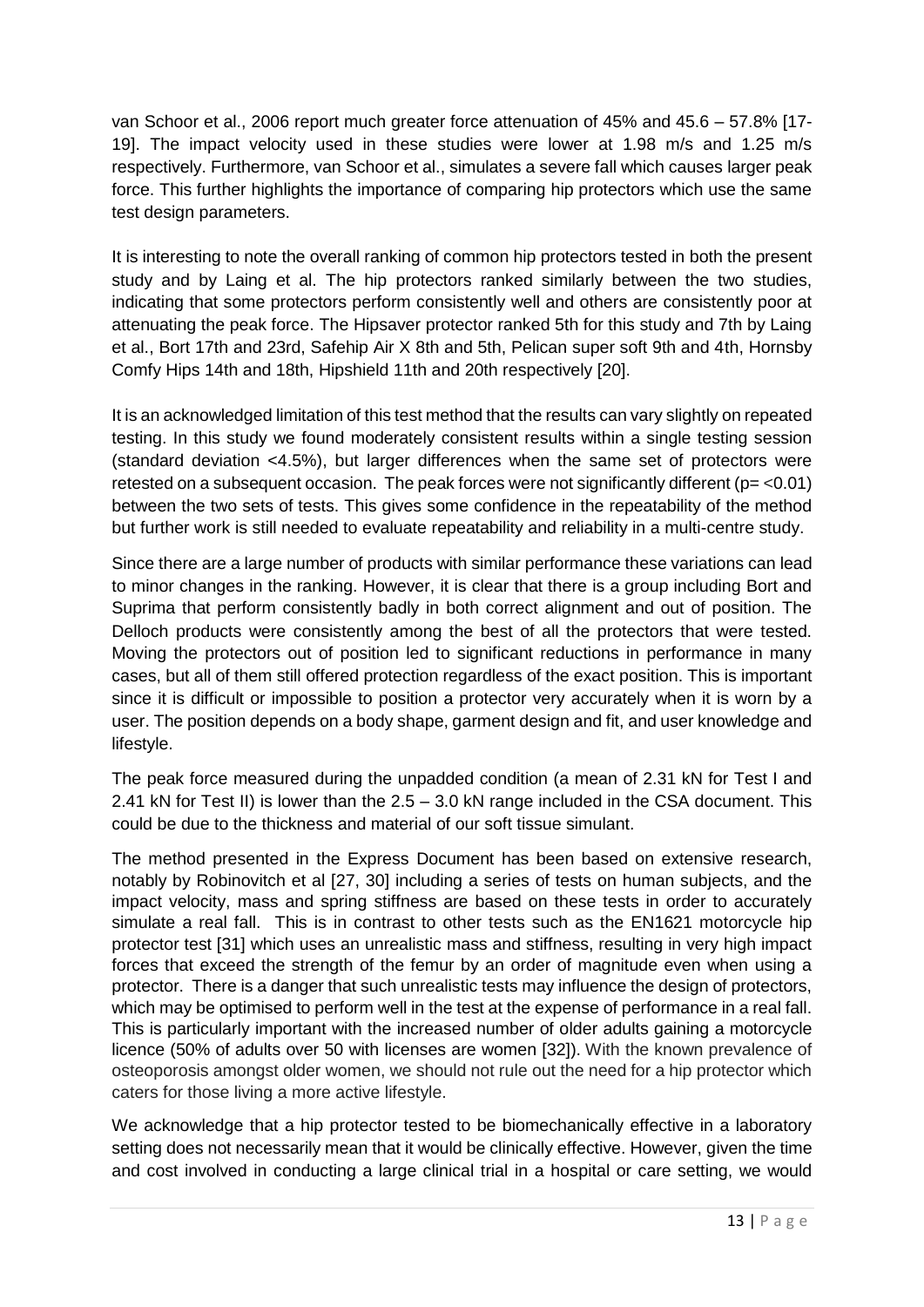recommend initially conducting mechanical testing to eliminate those hip protectors which are largely ineffective at reducing the peak force in both correct alignment and out of position.

This is the first study that uses a standard mechanical test on hip protectors. Previous studies have involved a variety of testing methodologies, a factor that often renders it difficult to interpret results. The study demonstrates that the CSA can be used to test and compare hip protectors, and is potentially a valuable tool for evaluating hip protectors, that could provide useful data for clinicians, users and purchasers. Future work will involve multi-site testing of the same protectors and further verification of the repeatability and reliability of the method.

# **Conflicts of Interest**

Sam Evans was a consultant to the Ascent Group on hip protector design and testing and Dow Corning on impact protection materials and testing. Both Sam Evans and Bethany Keenan are consultants for Delloch and SpineCor. Delloch provided the majority of the hip protectors for this study.

#### **References**

1. Royal College of Physicians (2018) National Hip Fracture Database annual report 2018. London: RCP. Available at:<http://www.nhfd.co.uk/>[Accessed 31 Dec 2018].

2. Nevitt MC, Cummings SR (1993) Type of fall and risk of hip and wrist fractures: the study of osteoporotic fractures. The Study of Osteoporotic Fractures Research Group. J Am Geriatr Soc 41:1226-1234

3. Kannus P, Leiponen P, Parkkari J, Palvanen M, Jarvinen M (2006) A sideways fall and hip fracture. Bone 39:383-384

4. Parkkari J, Kannus P, Palvanen M, Natri A, Vainio J, Aho H, Vuori I, Jarvinen M (1999) Majority of hip fractures occur as a result of a fall and impact on the greater trochanter of the femur: a prospective controlled hip fracture study with 206 consecutive patients. Calcif Tissue Int 65:183-187

5. Kanis JA, Johnell O, Oden A, Jonsson B, De Laet C, Dawson A (2000) Risk of hip fracture according to the World Health Organization criteria for osteopenia and osteoporosis. Bone 27:585-590

6. Hernlund E, Svedbom A, Ivergard M, Compston J, Cooper C, Stenmark J, McCloskey EV, Jonsson B, Kanis JA (2013) Osteoporosis in the European Union: medical management, epidemiology and economic burden. A report prepared in collaboration with the International Osteoporosis Foundation (IOF) and the European Federation of Pharmaceutical Industry Associations (EFPIA). Arch Osteoporos 8:136

7. Johnell O, Kanis JA (2006) An estimate of the worldwide prevalence and disability associated with osteoporotic fractures. Osteoporos Int 17:1726-1733

8. Jordan KM, Cooper C (2002) Epidemiology of osteoporosis. Best Pract Res Clin Rheumatol 16:795-806

9. NICE (2017) National Institute for Health and Care Excellence Quality Standard. Hip Fracture in Adults. .

10. Baker PN, Salar O, Ollivere BJ, Forward DP, Weerasuriya N, Moppett IK, Moran CG (2014) Evolution of the hip fracture population: time to consider the future? A retrospective observational analysis. BMJ Open 4:e004405

11. White SM, Griffiths R (2011) Projected incidence of proximal femoral fracture in England: A report from the NHS Hip Fracture Anaesthesia Network (HIPFAN). Injury 42:1230- 1233

12. Holt G, Smith R, Duncan K, Hutchison JD, Reid D (2009) Changes in population demographics and the future incidence of hip fracture. Injury 40:722-726

13. Parker MJ, Gillespie WJ, Gillespie LD (2006) Effectiveness of hip protectors for preventing hip fractures in elderly people: systematic review. BMJ 332:571-574